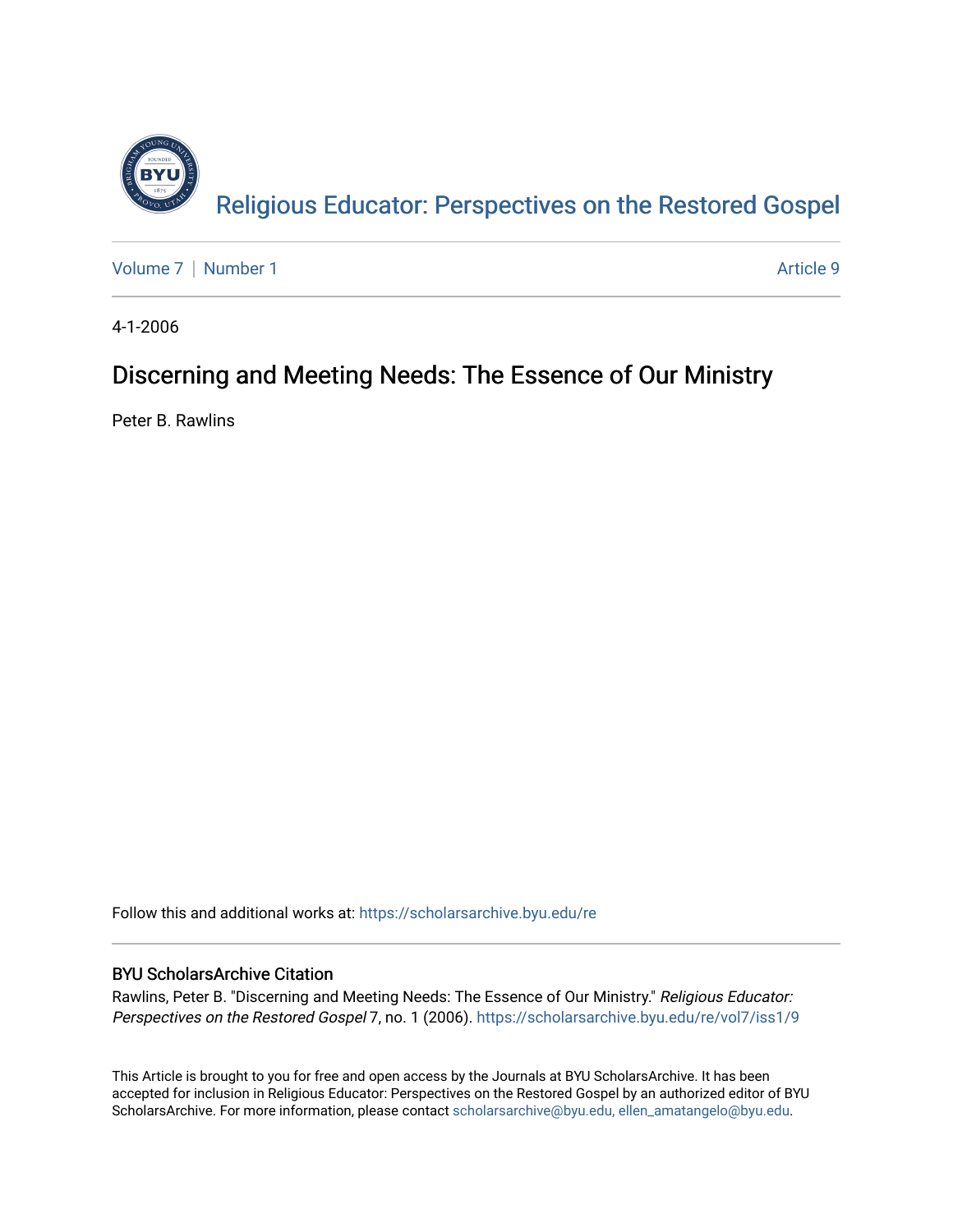# Discerning and Meeting Needs: The Essence of Our Ministry

*Peter B. Rawlins*

*Peter B. Rawlins is director of proselyting at the Missionary Training Center in Provo, Utah.*

 "*Meet the needs.*" This phrase (in its varied forms) is not found in the scriptures, but it has become commonplace in the Church. For example, President Spencer W. Kimball counseled priesthood leaders to "take into account, prayerfully and carefully, the needs of their members and to focus on meeting those basic needs." He stressed that "our task is to be simple enough to serve our people at the level of their need."**<sup>1</sup>** The *Ensign* typically reminds visiting teachers to "prayerfully select and read from this message the scriptures and teachings that meet the needs of the sisters you visit."**<sup>2</sup>** Home teachers are asked to "prayerfully determine the individual and family needs of the members [you] serve. Then . . . plan and work to help meet those needs, providing support and encouragement."**<sup>3</sup>**

 Unfortunately, the phrase "meet the needs" may be used so much that we pass over it lightly, without attending to its profound implications. The phrase could become—perhaps *has* become—a mere cliché. In contrast, President James E. Faust taught, "One of the great transcending principles that we teach in the Church is that we're trying to meet the needs of others. We talk frequently about service."<sup>4</sup> Indeed, many of the essential teachings of the Church seem to converge at one point: identifying and meeting needs through dedicated service. We have the formidable duty to diagnose and prescribe.

 An emphasis on meeting needs is not merely procedural. Clearly, learning to identify and meet needs is an essential dimension of our ministry as disciples of Christ. Serving and meeting the needs of others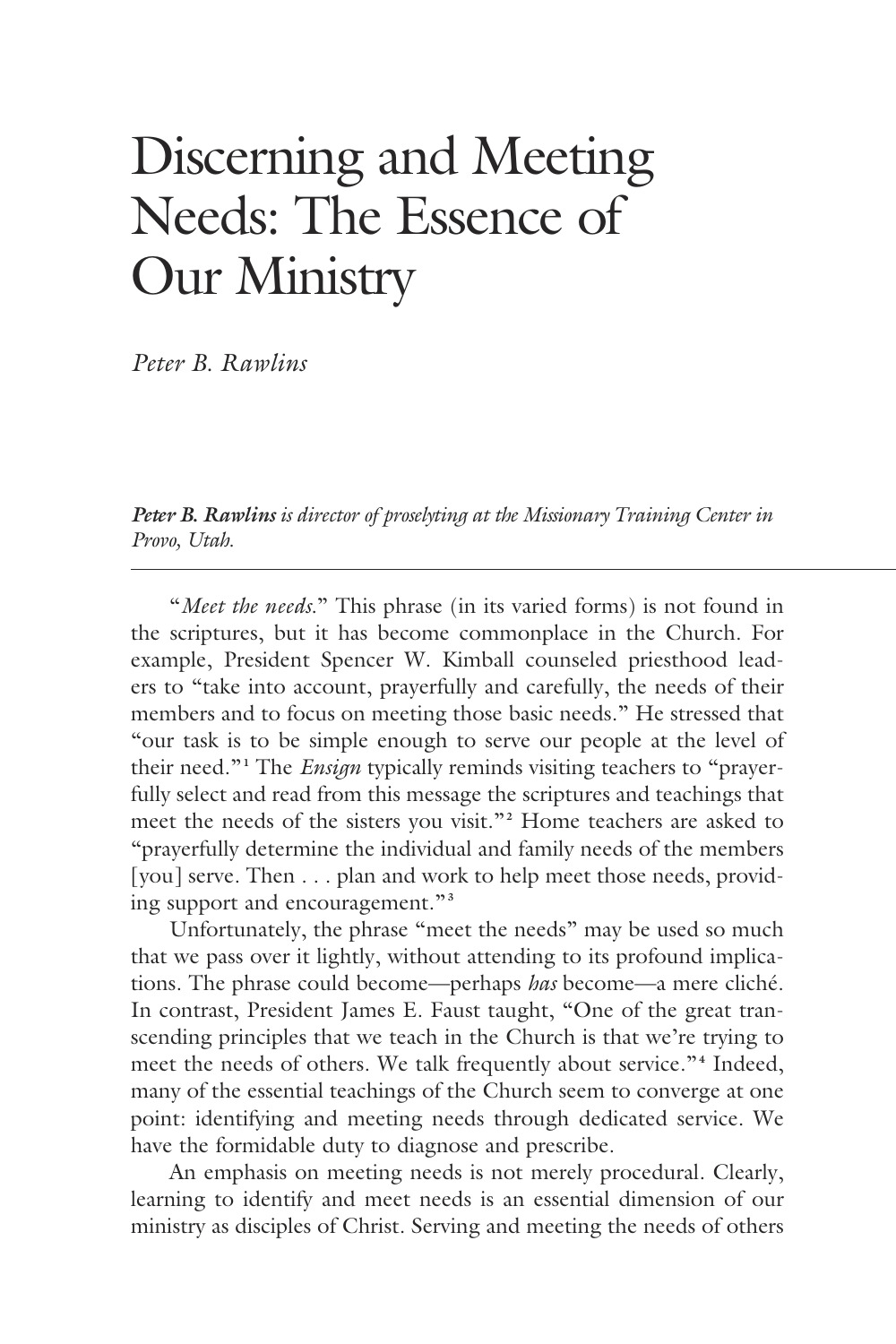may be classified in two broad categories—*temporal* and *spiritual*, both requiring comparable attention. For example, President J. Reuben Clark Jr. said that the Savior left as a heritage for His Church "the relief of the ills and sufferings of humanity [temporal, physical needs], and the teaching of the spiritual truths which should bring us back into the presence of our Heavenly Father [spiritual needs]."**<sup>5</sup>**

 During the Savior's ministry, He "went about all the cities and villages" (Matthew 9:35). He was anxiously engaged—He was found out among the people, "teaching in their synagogues, and preaching the gospel of the kingdom" (Matthew 4:23). His teaching was directed at meeting spiritual needs, which He understood so perfectly and discerned so precisely. He also perceived temporal needs and used His power to relieve them. He was found "healing every sickness and every disease among the people" (Matthew 9:35; see also Matthew 4:23–24; Mosiah 3:5–7; 1 Nephi 11:28, 31; Acts 10:38 for descriptions of the Lord's ministry).

 Christ's ministry is a model for our own. He told the Nephites, "Ye know the things that ye must do in my church; for the works which ye have seen me do that shall ye also do" (3 Nephi 27:21).

#### **A Wide Variety of Needs**

 God knows our real needs—better than we can possibly know them ourselves. "Your Father knoweth what things ye have need of, before ye ask him" (Matthew 6:8), and He desires to satisfy our needs according to His wisdom. Through His Holy Spirit, He intervenes in our lives to strengthen us in our unique situations. "Likewise the Spirit also helpeth our infirmities: for we know not what we should pray for as we ought: but the Spirit itself maketh intercession for us with groanings which cannot be uttered" (Romans 8:26), or "with striving which cannot be expressed."**<sup>6</sup>** Elder Henry B. Eyring said, "Our Heavenly Father knows us and our circumstances and even what faces us in the future. . . . He has perfect understanding of the feelings, the suffering, the trials, and the needs of every individual."**<sup>7</sup>**

 Although humans have common needs, desires, and wants, the manifestations of these needs are infinite in number and variety. We all need food to nourish and sustain us, but some may satisfy their hunger with rice, others with pizza. Thus, although our humanity endows us with universal needs, we also encounter astounding diversity in individuals and cultures. Needs are very individual and unique. In addition, people have differing capacities to handle needs by themselves.

 Some needs are obvious, especially temporal needs. Some are hidden, such as sin or loneliness and emotional or spiritual needs. Needs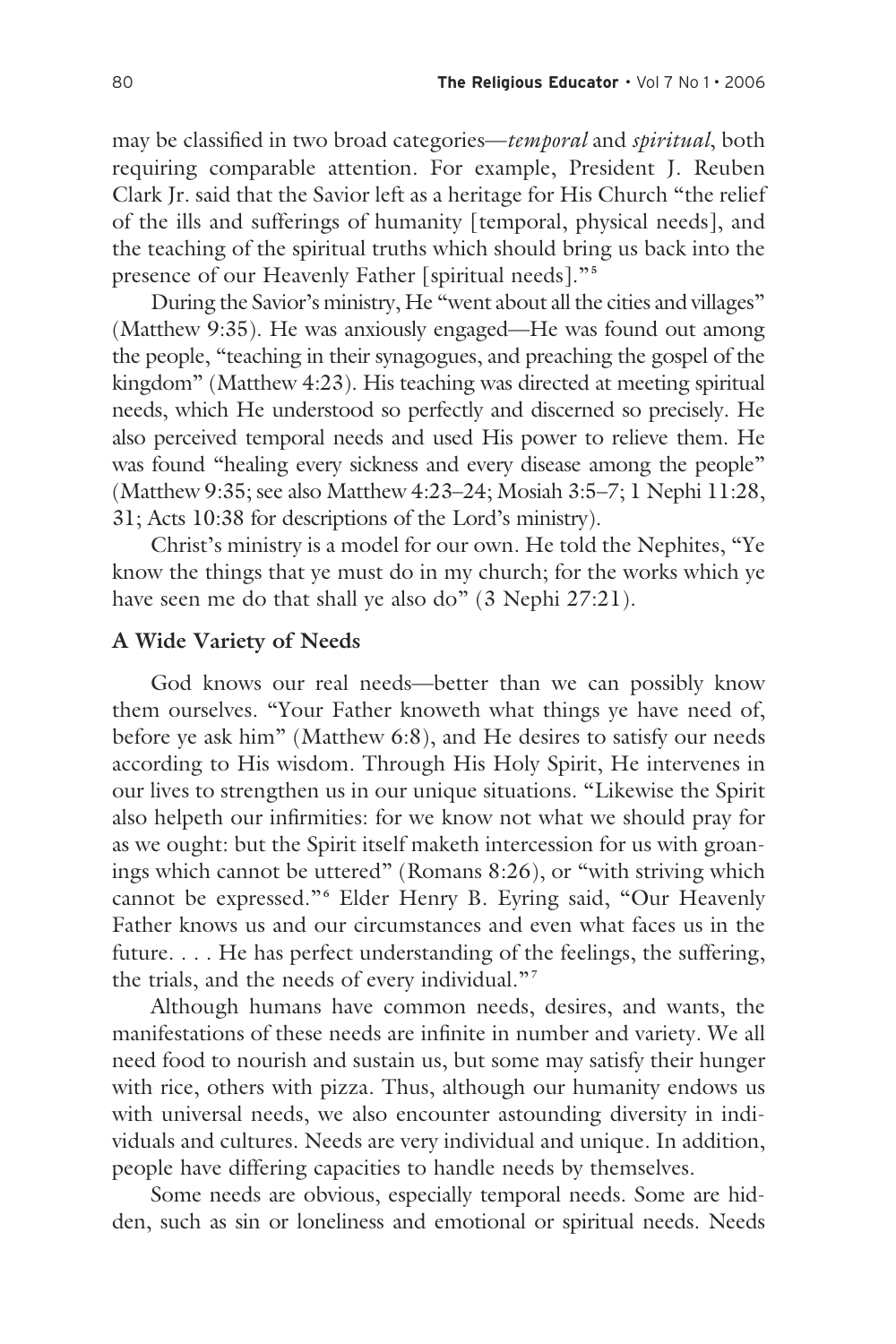may go unrecognized because of ignorance; a person may not realize that a genuine need is unfulfilled. Needs may be merely a vague, illdefined feeling that defies verbal descriptions. Needs may also be denied or sublimated—hidden because of pride, shame, or embarrassment.

 Needs are time-sensitive. Hunger may dominate our thoughts at one moment, but when that physical need is fulfilled, achievement or entertainment easily redirects our motives, only to be overtaken by fatigue.

 We often impose artificial needs on ourselves through indulgence. The needs of the body can mutate into the lusts of the flesh. President Brigham Young said, "I call evil inverted good, or a correct principle made an evil use of."<sup>8</sup> Pampered desires become habits, and conquering the habit becomes a new need. Webster's 1828 dictionary included this couplet under the definition of *want*: "From having wishes in consequence of our wants, we often feel wants in consequence of our wishes."**<sup>9</sup>** Elder Richard L. Evans noted, "It is getting to where our necessities are too luxurious and our luxuries are too necessary."**<sup>10</sup>** Similarly, Elder Joe J. Christensen said: "If we are not careful, it is easy for our wants to become needs. Remember the line 'There, there, little luxury, don't you cry. You'll be a necessity by and by.'"**<sup>11</sup>**

 Psychological and physical needs, however, are often more obvious than our spiritual needs. Just as hunger is merely the symptom of an unsatisfied physical need, so unhappiness, lack of purpose, and gnawing emptiness can be merely the symptoms of unsatisfied spiritual needs. Too many people are like a "hungry man which dreameth, and behold he eateth but he awaketh and his soul is empty; or like unto a thirsty man which dreameth, and behold he drinketh but he awaketh and behold he is faint, and his soul hath appetite" (2 Nephi 27:3).

 Our spiritual longings are satisfied through communion with God—spiritual rebirth, which effects a remission of our sins; and spiritual gifts, which enable us to minister with real effect. Yet many people pass through life only vaguely aware that they are spiritually deprived. Certainly we need the proximate peace (see John 14:27) and the fulness of joy (see 3 Nephi 27:10) the Savior has promised. "That divinity within us needs food from the Fountain from which it emanated. . . . Principles of eternal life, of God and godliness, will alone feed the immortal capacity of man and give true satisfaction."**<sup>12</sup>**

### **Gifts of the Spirit**

 God makes ample provision to meet every unique need and to supply each individual want. Through the Light of Christ, He prompts people to do good. Caring individuals render marvelous service, using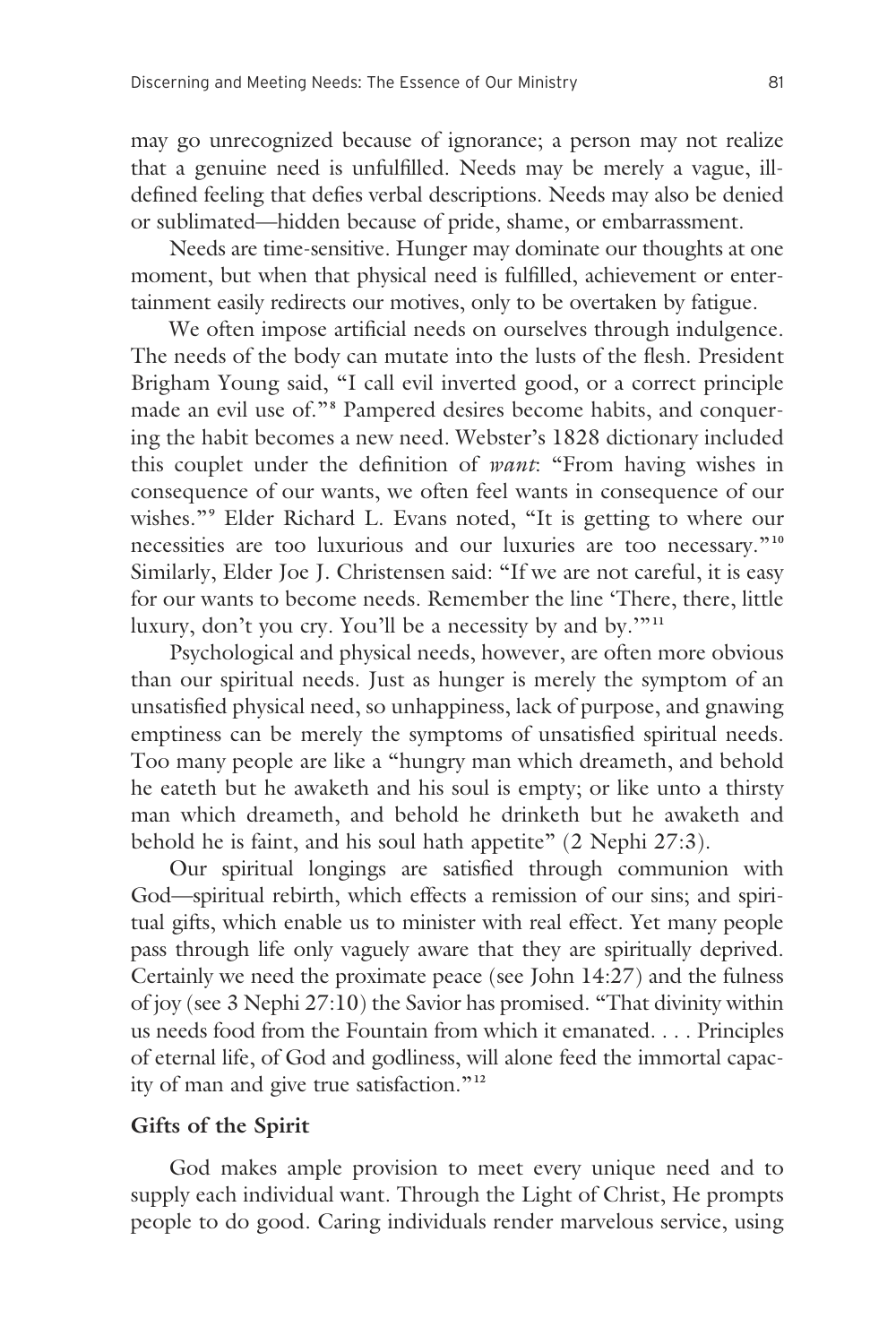their finely honed talents to meet needs they discern through heightened awareness and sensitive inquiry. Ultimately, however, the profuse variety of personal needs—especially spiritual needs—can be fulfilled only with God's help and through His power. Only God knows the secret needs of our hearts, and only He has power to satisfy needs, fully and completely. Elder Neal A. Maxwell said, "We live and teach amid a wide variety of individual personalities, experiences, cultures, languages, interests, and needs. Only the Spirit can compensate fully for such differences."**<sup>13</sup>**

 Thus, God gives spiritual gifts to be used in the service of others. Gifts are given "severally," or individually, according to God's will (see Moroni 10:17–18; 1 Corinthians 12:7, 11), and they are given for the profit of all and for the common good (see D&C 46:26). Gifts of the Spirit are manifestations of the gift of the Holy Ghost, which is received by the laying on of hands of those with priesthood authority. They are the signs promised to those who believe (see Mark 16:17–18; 63:9–12; D&C 84:64–73).

 We have observed that needs are as individual, as unique, and as varied as the people who have them. They are changing, dynamic, and elusive. They may be fleeting or perpetual. They may be routine, requiring plodding maintenance, or episodic, occurring at irregular intervals. Needs may be intense or mild; they may be predictable or unexpected.

 The gifts of the Spirit are measured precisely according to the need. The Prophet Joseph Smith said, "The Lord gave us power in proportion to the work to be done, and strength according to the race set before us, and grace and help as our needs required." **<sup>14</sup>** Modest needs call forth seemingly small but discernable allotments of spiritual power, as when Jesus blessed the children (see Matthew 19:13–15). Great needs call forth awesome power, as when the Lord raised Lazarus from the tomb (see John 11). We must not gauge miracles based on our narrow perceptions. "Behold, O Lord, . . . we know that thou art able to show forth great power, which looks small unto the understanding of men" (Ether 3:5). Nor should we become jaded so that we are "less and less astonished at a sign or a wonder from heaven" (3 Nephi 2:1). Grace and power are extended in proportion to the need, and we must learn to recognize God's influence in our everyday experiences.

 This special and particular allocation of spiritual gifts is evidence that God intervenes in our lives and controls conditions according to His wisdom. His gifts are not doled out randomly or capriciously. Elder Bruce R. McConkie taught: "All of the gifts of the Spirit must be dispensed in an orderly way, according to the needs and conditions of the moment.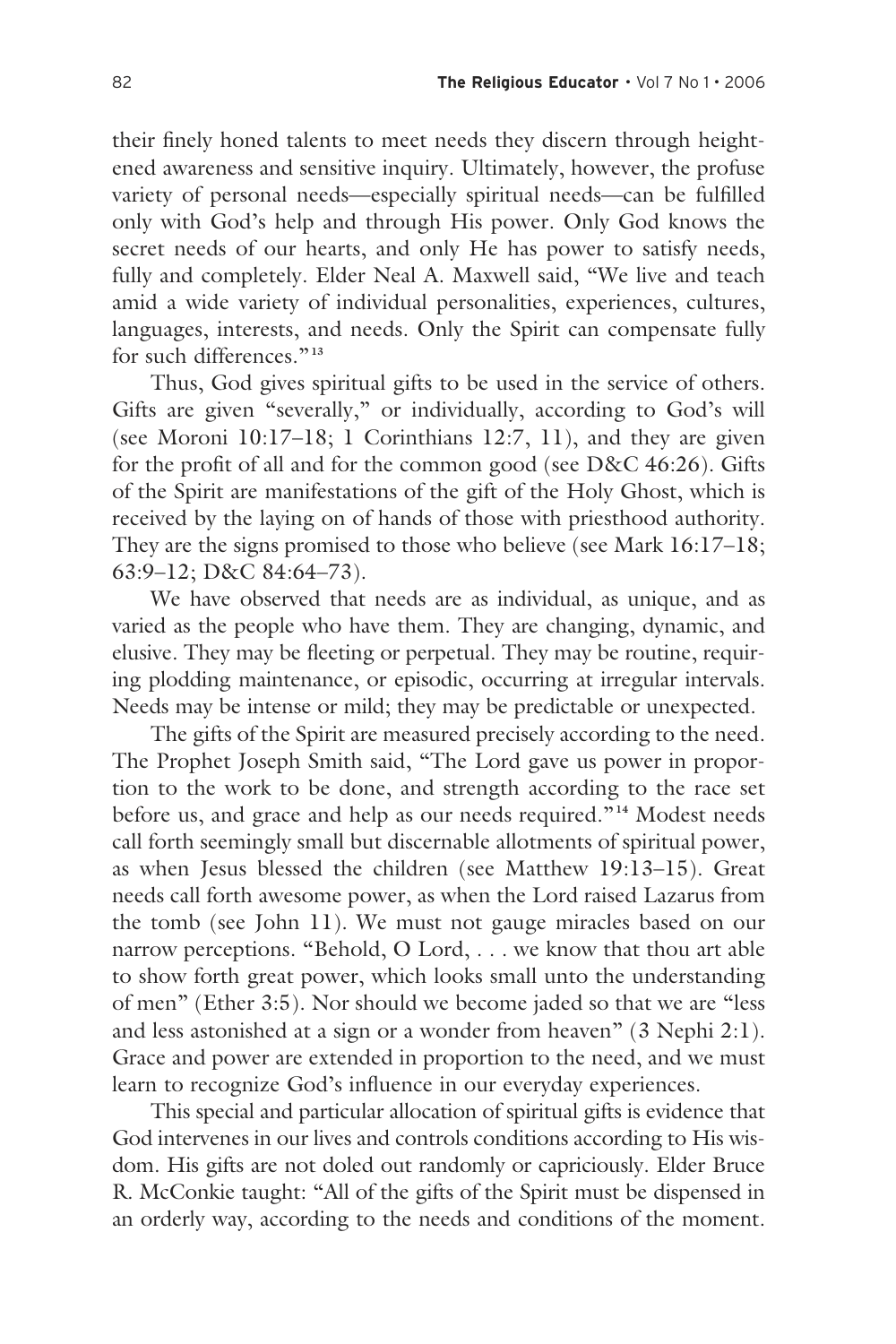All the affairs of the earthly kingdom must be administered as changing needs and circumstances require."**15** God indeed adapts "his mercies according to the conditions of the children of men" (D&C 46:15). God gives precisely what should be meted (measured) to each person at the very moment that it is needed (see D&C 84:85). Elder McConkie also said: "All of those called to the ministry . . . are given the gifts needed to perform the work whereunto they are called. These gifts are always the ones needed for the particular work at hand."**16** We are commanded to "covet earnestly the best gifts" (1 Corinthians 12:31). The "best gifts" may be those best suited to a particular need. Accordingly, one gift may be best in one circumstance, and another gift may be best in a different situation—and God governs the interaction. Our role is to trust Him to do His work, at His own time, and in His own way.

 The abundance of spiritual gifts is also evidence of their divinity. They are, according to Elder McConkie, "infinite in number and endless in their manifestations because God himself is infinite and endless, and because the needs of those who receive them are as numerous, varied, and different as there are people in the kingdom."<sup>17</sup> God makes lavish provision for our needs when we exercise faith and trust His will. He is "able to do exceeding abundantly above all that we ask or think, according to the power that worketh in us" (Ephesians 3:20).

#### **Ministering to Needs**

 President Spencer W. Kimball plainly taught a principle that he also exemplified: "God does notice us, and he watches over us. But it is usually through another person that he meets our needs. Therefore, it is vital that we serve each other in the kingdom."**18** Obviously, needs are met when people respond to the private impulse or formal call to serve. Unfortunately, many people are left in want because those who should have served failed in their duty. Service is the catalyst that combines needs and gifts in an effective—even powerful—interaction.

 We must first prepare ourselves to serve by becoming self-reliant, or independent, in solving our own problems. Ideally, the Church should become "independent above all other creatures beneath the celestial world" (D&C 78:14). Through provident living, we are to meet our needs, reduce them, or prevent them from developing. While we strive to become independent, we also recognize that we, as mortals, will always have personal needs of varying intensity. To the extent possible, we forget ourselves—our needs—in the service of others. "Charity means subordinating our interests and needs to those of others, as the Savior has done for all of us."**19** We see examples such as President Spencer W.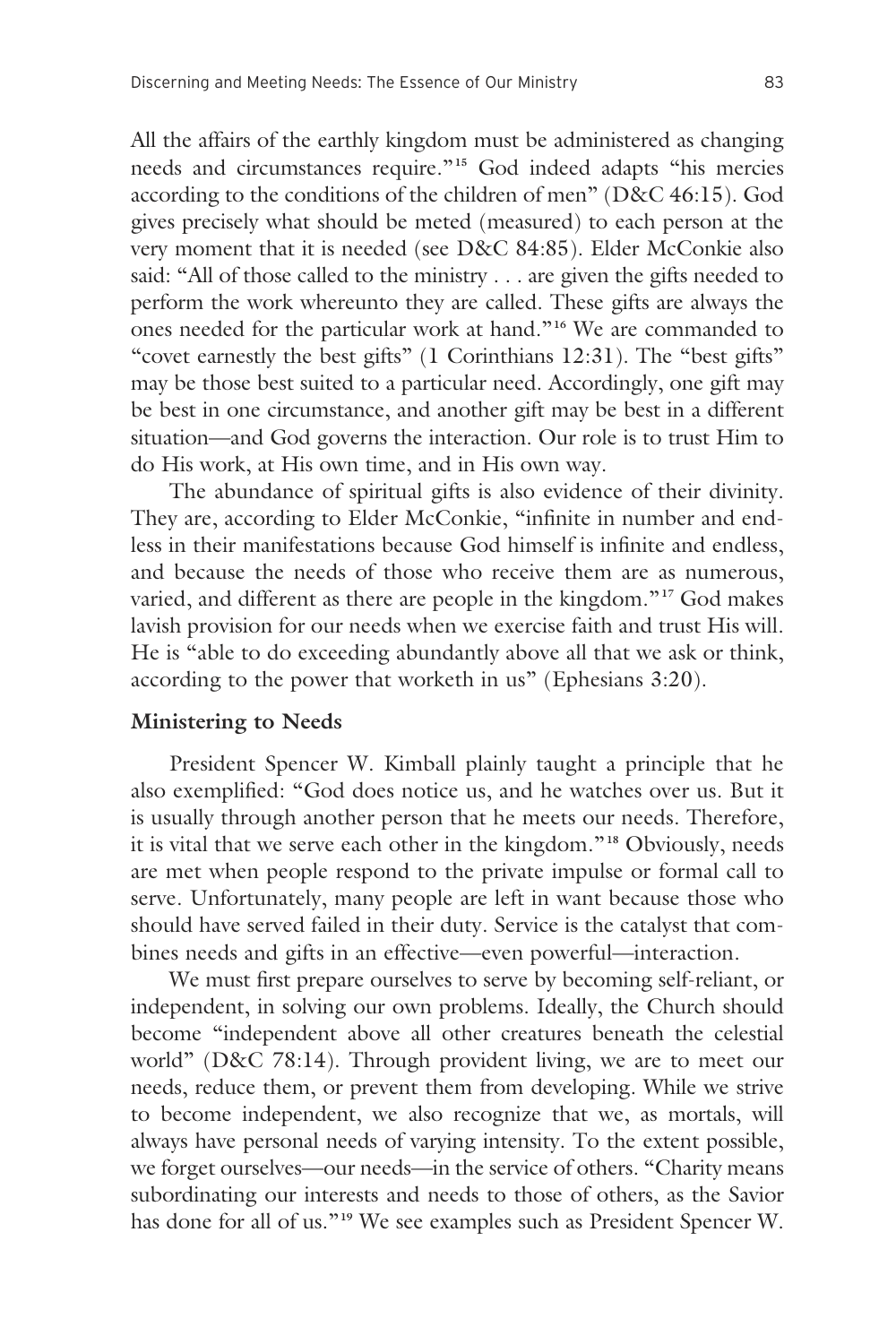Kimball or President Howard W. Hunter, who served valiantly despite physical hindrances. One missionary serving in a far-off land was asked by her parents what she would like for a small Christmas remembrance. She honestly could not think of a thing; her needs had been utterly eclipsed by her service. "Service changes people. . . . It prompts us to consider others' needs ahead of our own."**<sup>20</sup>**

 Satisfying our own needs, then, is secondary. The world lauds self-fulfillment, self-gratification, self-esteem, and self-respect. All these aims focus on serving ourselves. But the Savior taught that if we are to save our lives, we must lose them (see Matthew 10:39). Thus, we are to prepare ourselves to help meet others' needs: "Let him labour, working with his hands the thing which is good, that he may have to give to him that needeth" (Ephesians 4:28). Our covenants require us to voluntarily and deliberately take upon ourselves the needs of others (see Mosiah 18:8–10). Their needs become our needs.

 Alma taught that the Savior knows how to "succor his people according to their infirmities" (Alma 7:12). This is tantamount to saying that He knows how to succor His people in proportion to their needs and wants. In emulation of the Savior, we go about among the people, "administering to their relief, both spiritually and temporally, according to their wants" (Mosiah 4:26); we "succor those that stand in need of [our] succor" and "administer of [our] substance unto him that standeth in need" (Mosiah 4:16). We are to impart "to one another both temporally and spiritually according to [or in proportion to] their needs and their wants" (Mosiah 18:28). We adapt our compassion to their suffering.

 The Prophet Joseph Smith observed that spiritual gifts, like needs, are usually invisible and that "it would require time and circumstances to call these gifts into operation."**21** To fulfill our covenants, however, we do not passively wait for time to grant a fortuitous opportunity. Rather, we deliberately and voluntarily invest our time to identify and meet needs. In harmony with doctrinal principles, and in fulfillment of our covenants, we sacrifice our own interests to do things we would not otherwise do. We actually create circumstances when we are anxiously engaged (see D&C 58:27), taking inspired initiative and consecrating our time through service. The resulting circumstances then call into operation those gifts best suited to the occasion. Giving at the right time becomes crucial.

 In this way, faith and experience mesh, and our lives are altered by God's hand. By our faithful actions, we elicit divine intervention. Our daily experiences—how we discern and meet needs—are thus molded by the potter's hands (see Isaiah 64:8). "The miracles . . . show how the law of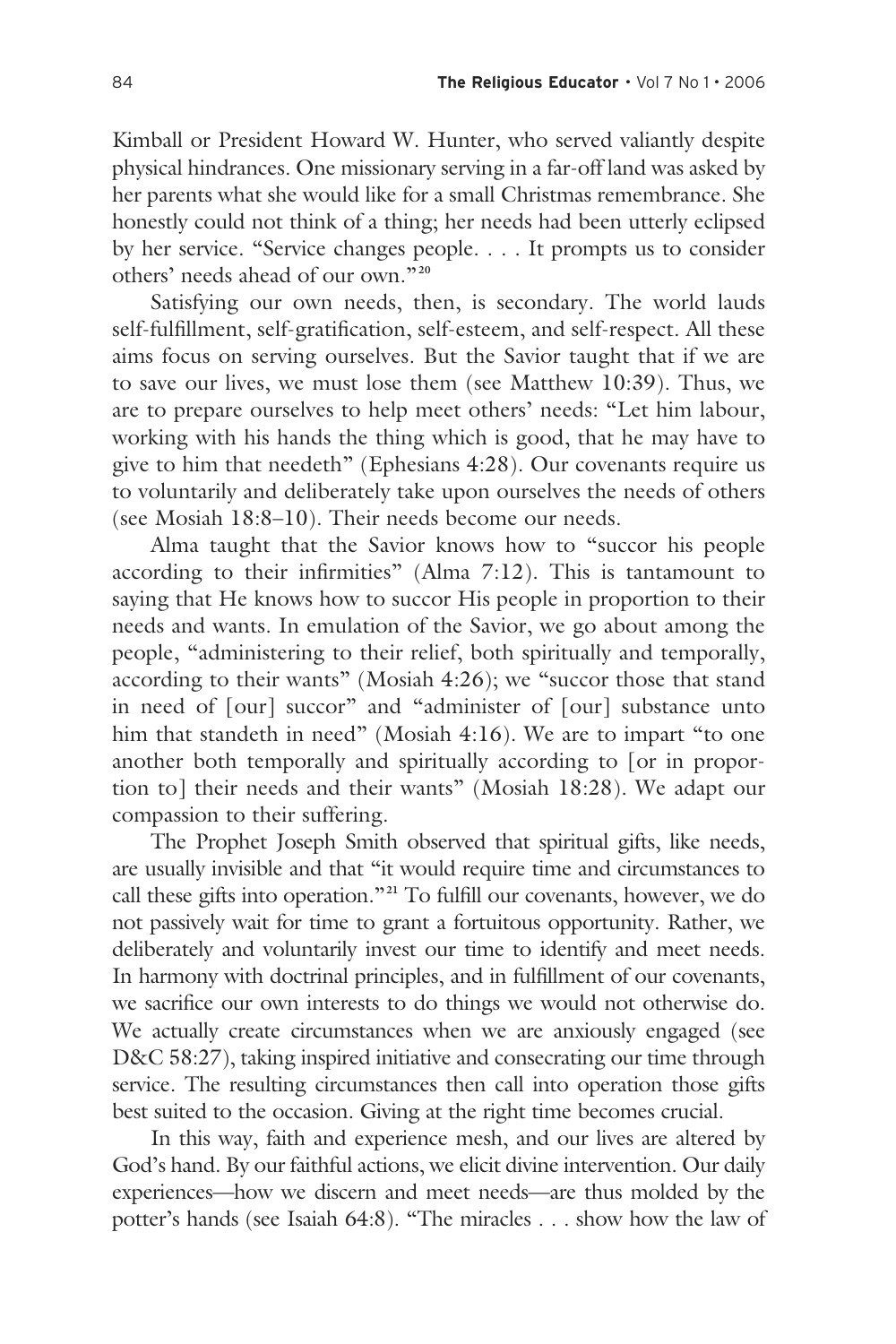love is to deal with the actual facts of life. Miracles were and are a response to faith, and its best encouragement. They were never wrought without prayer, felt need, and faith."**22** Just as in the early days of the Restoration, today, revelations of divine power, perfectly suited to the conditions we face, are "received in answer to prayer, in times of need, and [come] out of real-life situations involving real people."**23** Thus, spiritual gifts are no longer abstractions; they take shape as faith-promoting stories that show how gospel power is at work today as it was anciently. The signs that follow faith confirm (establish, corroborate) our faith (see Mark 16:17–20).

 We go through life, of course, with purpose and direction. We are to work out our own salvation. But in the process—indeed, as an integral part of the process—we maintain a heightened awareness of those around us. We are alert to others' needs and are sensitive to their feelings. We develop a kind of peripheral vision, the ability to see what is outside the central area of focus. We prayerfully cultivate the special spiritual gift of discernment, increasing our capacity to recognize by the power of the Spirit the longings and desires in another person's heart. President J. Reuben Clark Jr. said, "May God bless you always, . . . and, as among your most precious gifts, . . . may He give you entrance to the hearts of those you teach [or serve] and then make you know that as you enter there you stand in holy places."**<sup>24</sup>**

#### **Sow Diligently**

 The laborer is worthy of his hire, and spiritual gifts are some of the "wages" we receive from the Eternal Paymaster. Elder Bruce R. McConkie explained the passage, "He that reapeth receiveth wages, and gathereth fruit unto life eternal" (John 4:36).

 What is the result of preaching the gospel? Who gets the blessings? . . . Of course, the convert gets the blessing; but above that, always it's the laborer in the vineyard who is blessed. . . .

 It isn't just a matter of laboring here and after a long and diligent period of service receiving a wage, a reward. The people who labor get paid at intervals as time goes on. And where the Lord is the paymaster, they get what they merit and deserve. So you, in the process of doing the things that win you eternal life eventually in our Father's kingdom, begin here and now to reap the blessings of missionary service. I think that the greatest blessings that you begin to gain day by day and continually are the gifts of the Spirit. . . .

 We ought to be seeking the gifts of the Spirit. Every time we get one of the gifts of the Spirit we're receiving wages. We don't get them until we abide the law upon which their receipt is predicated.**<sup>25</sup>**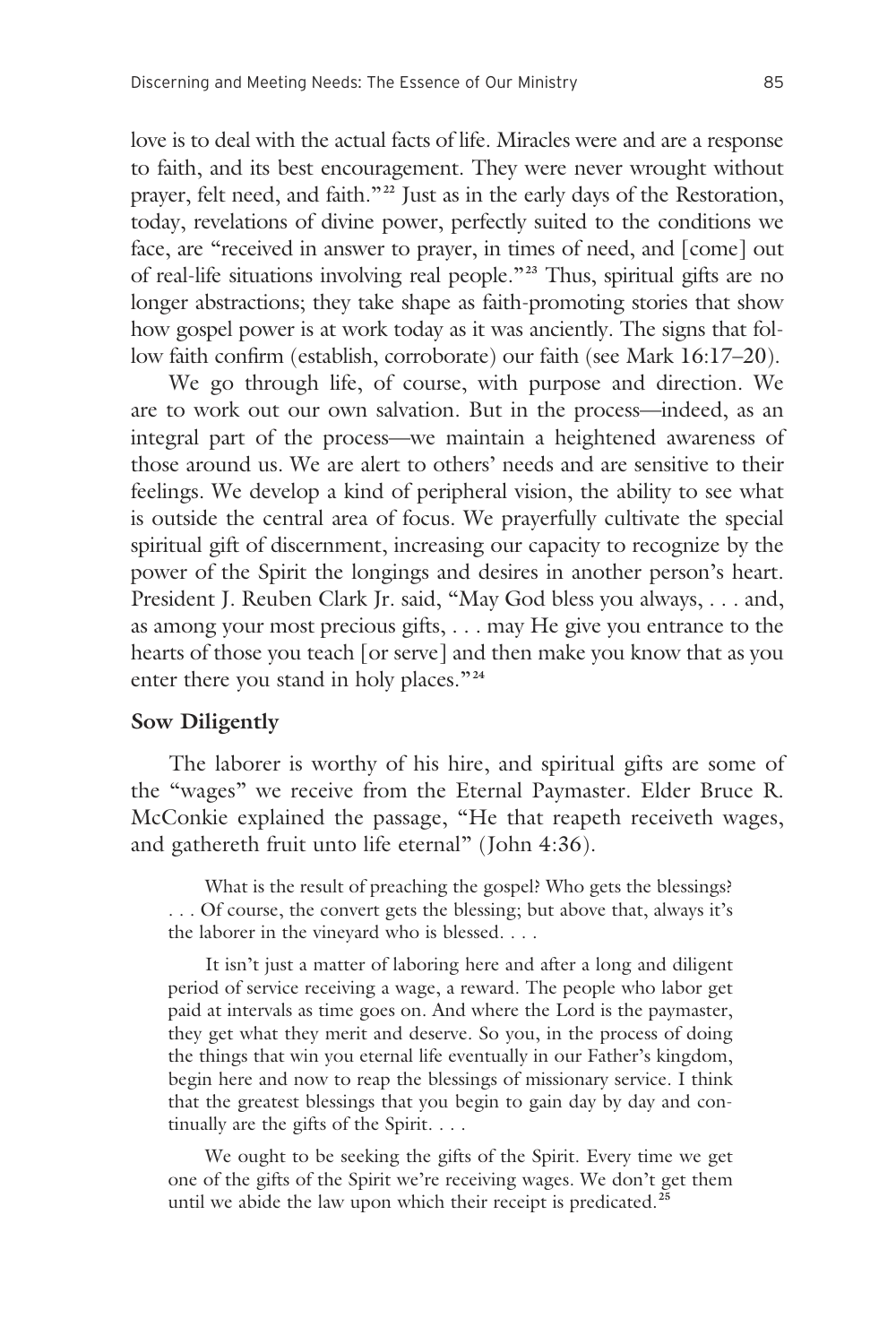We would soon weary of well-doing if we were not rewarded along the way. Spiritual gifts not only help us meet the needs of others but also assure us that God is with us always.

 President Brigham Young lamented: "I am satisfied . . . that in this respect, we live far beneath our privileges. If this is true, it is necessary that we become more fervent in the service of God, . . . that we be not slack in the performance of any duty, but labor with a right good will for God and truth."**26** Too often, we fail to receive "wages," or the gifts of the Spirit, because we do not invest time to create spiritually ripe circumstances. We do not "go about doing good" often enough or long enough. Hence, opportunity passes by unnoticed. Elder Maxwell said: "Opportunities and options abound all about us to 'bring to pass much righteousness.' We would be staggered and ashamed if we saw fully the unused and unexplored possibilities for service that surround each of us all of the time."**<sup>27</sup>**

 If we neglect our home teaching or visiting teaching, we pass up an opportunity to receive a reward, a spiritual gift. If we turn down a calling or don't magnify it, we miss an opportunity, and we may never realize it except through nagging feelings of guilt. If we let our fear of public speaking prevail, we do not experience what it is like for the Holy Ghost to give us utterance. If we rely wholly on our skills and talents rather than seek spiritual gifts, we miss the divine aid that compensates for our inadequacies.

 And if we miss spiritual gifts because we bypass an opportunity, we miss a central gospel experience. Elder McConkie said: "If spiritual gifts are interwoven with and form part of the very gospel of salvation itself, can we enjoy the fulness of that gospel without possessing the gifts that are part of it? If gifts and miracles shall—inevitably, always, and everlastingly—follow those who believe, how can we be true believers without them? . . . We are commanded to seek the gifts of the Spirit; if we do not do so, we are not walking in that course which is pleasing to Him whose gifts they are."**<sup>28</sup>**

 We are admonished to seek spiritual gifts. "Desire spiritual gifts," and be "zealous of spiritual gifts, seeking that ye may excel to the edifying of the church" (1 Corinthians 14:1, 12). We are to "lay hold upon every good gift" (Moroni 10:30). How do we do so? By fulfilling the conditions that call them forth. As gifts are granted in proportion to the need, so also are they received in proportion to our investment, our service. "He which soweth sparingly shall reap also sparingly; and he which soweth bountifully shall reap also bountifully. Every man according as he purposeth in his heart, so let him give; not grudgingly, or of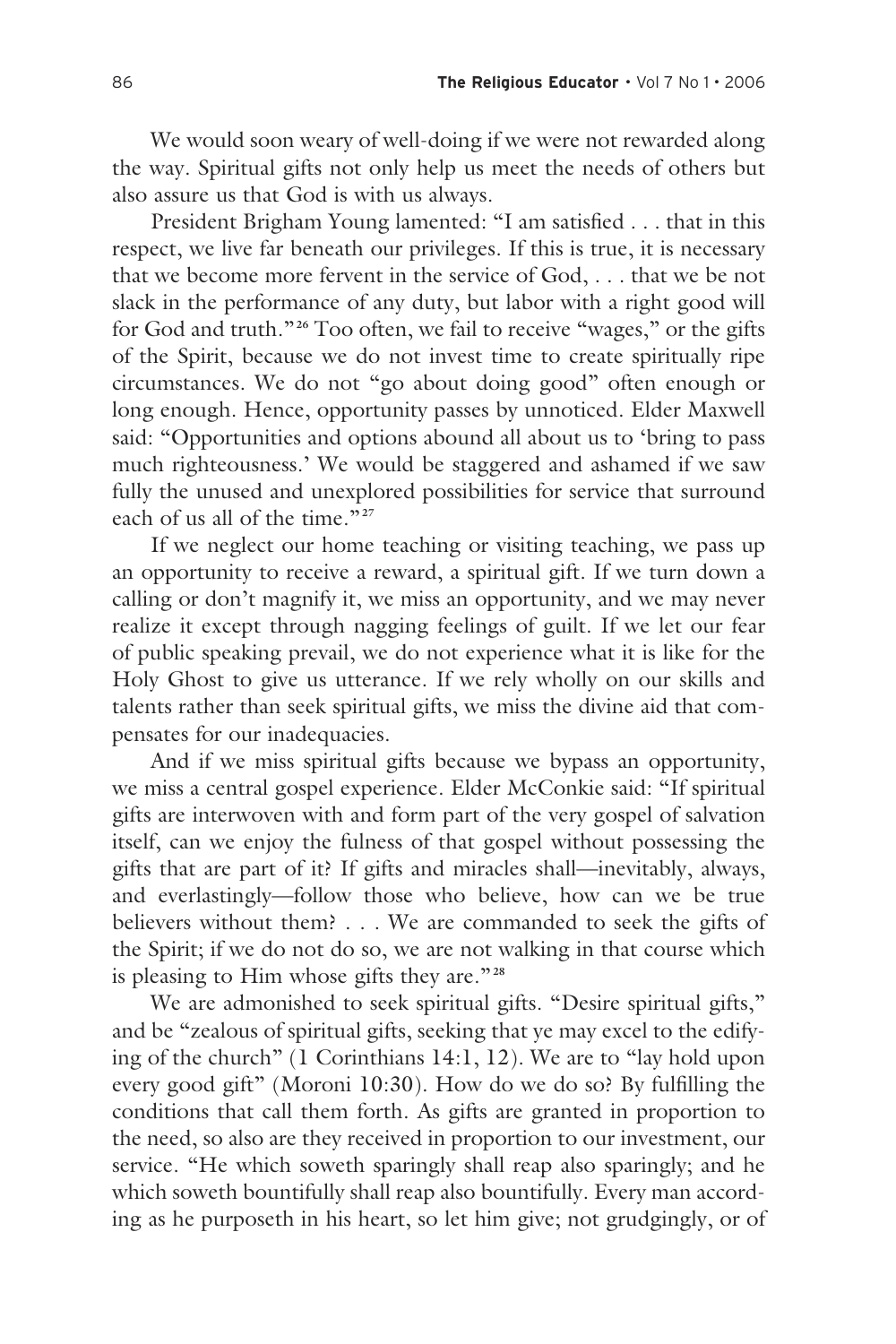necessity: for God loveth a cheerful giver. And God is able to make all grace abound toward you; that ye, always having all sufficiency in all things, may abound to every good work" (2 Corinthians 9:6–8).

 The Savior taught, "Give, and it shall be given unto you; good measure, pressed down, and shaken together, and running over, shall men give into your bosom. For with the same measure that ye mete withal it shall be measured to you again" (Luke 6:38).

 It would be tragic to miss or reject the proffered gifts: "For what doth it profit a man if a gift is bestowed upon him, and he receive not the gift? Behold, he rejoices not in that which is given unto him, neither rejoices in him who is the giver of the gift" (D&C 88:33).

 On the other hand, when we reap spiritual gifts as the natural consequence of our devoted service, we enjoy some of the most satisfying experiences of mortality. We give life to our faith and substance to our covenants. We receive the Spirit as the "earnest of our inheritance" (Ephesians 1:14), meaning that "the Lord gives us his Holy Spirit in this life as a foretaste of the joy of eternal life."**29** We thus have the assurance that the course of our lives is in harmony with God's will and that we will ultimately receive eternal life, "which gift is the greatest of all the gifts of God" (D&C 14:7).

## **Divine Grace**

 With all that has been said about meeting needs, we err if we think we can solve certain needs by our own power alone. The most critical needs are unsolvable by mere human intervention. We can marshal community, Church, or individual resources. We can sacrifice our time, contribute our means, and share our talents. We can empathize and console. But to genuinely and permanently meet another person's needs, we must lead that person to Christ, our ultimate source of succor.

 Because of His atoning sacrifice, the Savior can rightfully "claim of the Father his rights of mercy which he hath upon the children of men" (Moroni 7:27). As the "advocate with the Father" (1 John 2:1), He is "pleading [our] cause before him—saying, Father, behold the sufferings and death of him who did no sin, in whom thou wast well pleased; behold the blood of thy Son which was shed, the blood of him whom thou gavest that thyself might be glorified" (D&C 45:3-4).

 This merciful intervention by our Advocate with the Father is not reserved only for a distant afterlife. Christ intercedes on our behalf even now—from day to day and moment to moment—if we will receive Him. When He ascended into heaven, He said, "Lo, I am with you alway" (Matthew 28:20). He is "in [our] midst" (D&C 29:5); His eyes are upon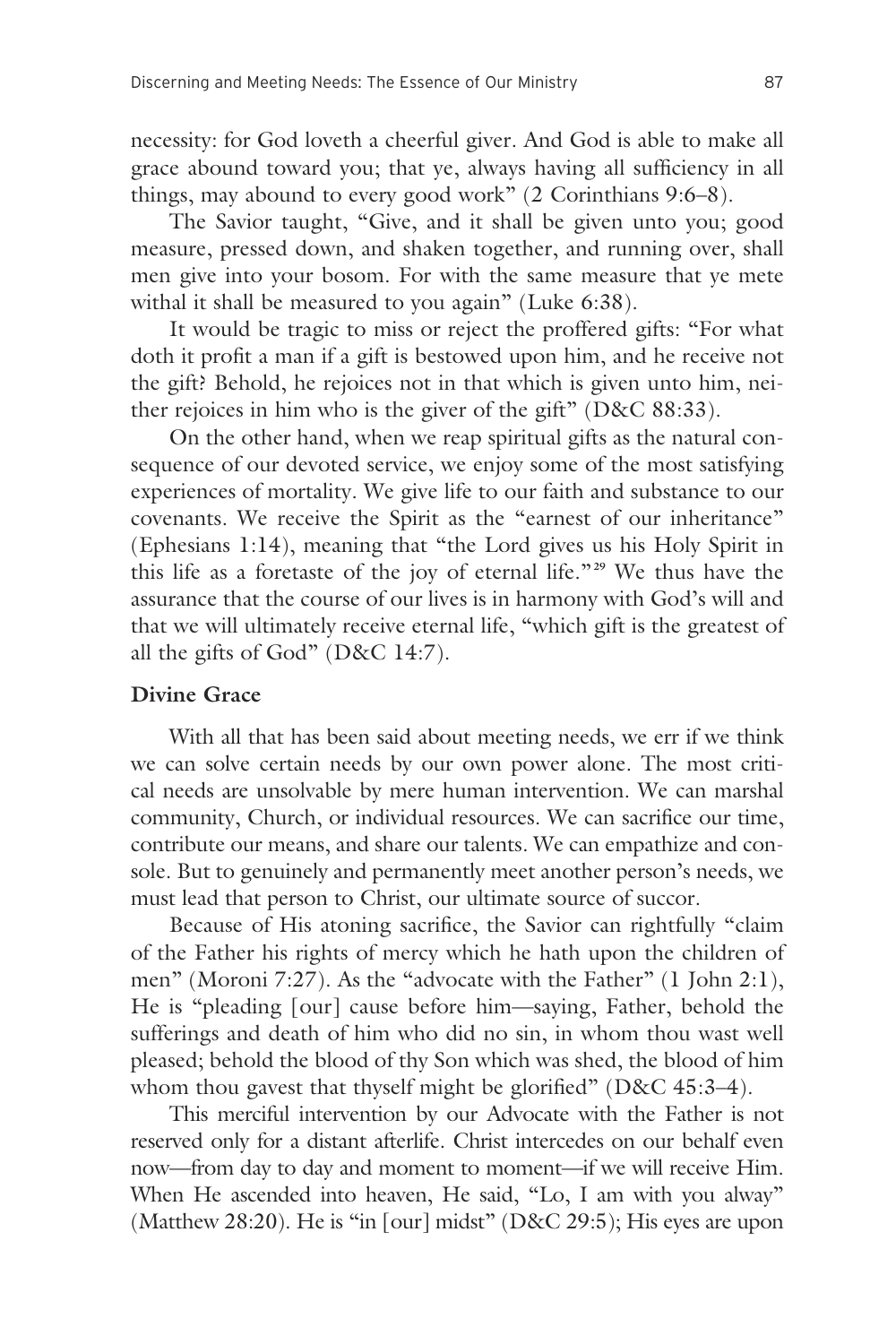us, even though we cannot see Him. He will go with us and be our advocate, and nothing will prevail against us (see D&C 32:3). His advocacy can result in present forgiveness, and we can know we are clean before Him (see D&C 110:4–5). He will "console" the pure in heart, and "he will plead [their] cause" (Jacob 3:1). Jesus Christ, our advocate, can do this because He "knoweth the weakness of man and how to succor them who are tempted" (D&C 62:1).

 He was not one who could not "be touched with the feeling of our infirmities; but was in all points tempted like as we are, yet without sin" (Hebrews 4:15). He was "made like unto his brethren, that he might be a merciful and faithful high priest" who is able to "succour them that are tempted" (Hebrews 2:17–18). He "descended below all things" (D&C 88:6; see also Ephesians 4:9–10) and experienced the most abhorrent human suffering. "The Son of Man hath descended below them all" (D&C 122:8). In mortality, He suffered "temptations, and pain of body, hunger, thirst, and fatigue, even more than man can suffer, except it be unto death" (Mosiah 3:7). He endured "pains and afflictions and temptations of every kind." He took upon Himself the infirmities of all mankind "that his bowels may be filled with mercy, according to the flesh, that he may know according to the flesh how to succor his people according to their infirmities" (Alma 7:11–12).

Thus, we are commanded, "Cast thy burden upon the Lord" (Psalm 55:22). We are to cast "all our care upon him, for he careth" for us (1 Peter 5:7). We are to rely on the Lord's grace, which is "an enabling power," a "divine means of help or strength, given through the bounteous mercy and love of Jesus Christ."**<sup>30</sup>**

 Grace is given abundantly—but not randomly, capriciously, or arbitrarily. To be appreciated, it must be sought, and the act of seeking is faith. "We have access by faith into this grace" (Romans 5:2; see also Ephesians 3:12). Our Lord allows us to approach or communicate with Him on the condition that we exercise faith. Without faith, the grace of Christ would not be appreciated or accepted. "For what doth it profit a man if a gift is bestowed upon him, and he receive not the gift?" (D&C 88:33). Indeed, God is angry with His people "because they will not understand [His] mercies which [He] hast bestowed upon them because of [His] Son" (Alma 33:16).

#### **Conclusion**

 All people have needs of one kind or another. Through the enabling power of grace, our Savior can grant us spiritual gifts to bless our lives and the lives of others and to guide us back to His presence. The Lord's